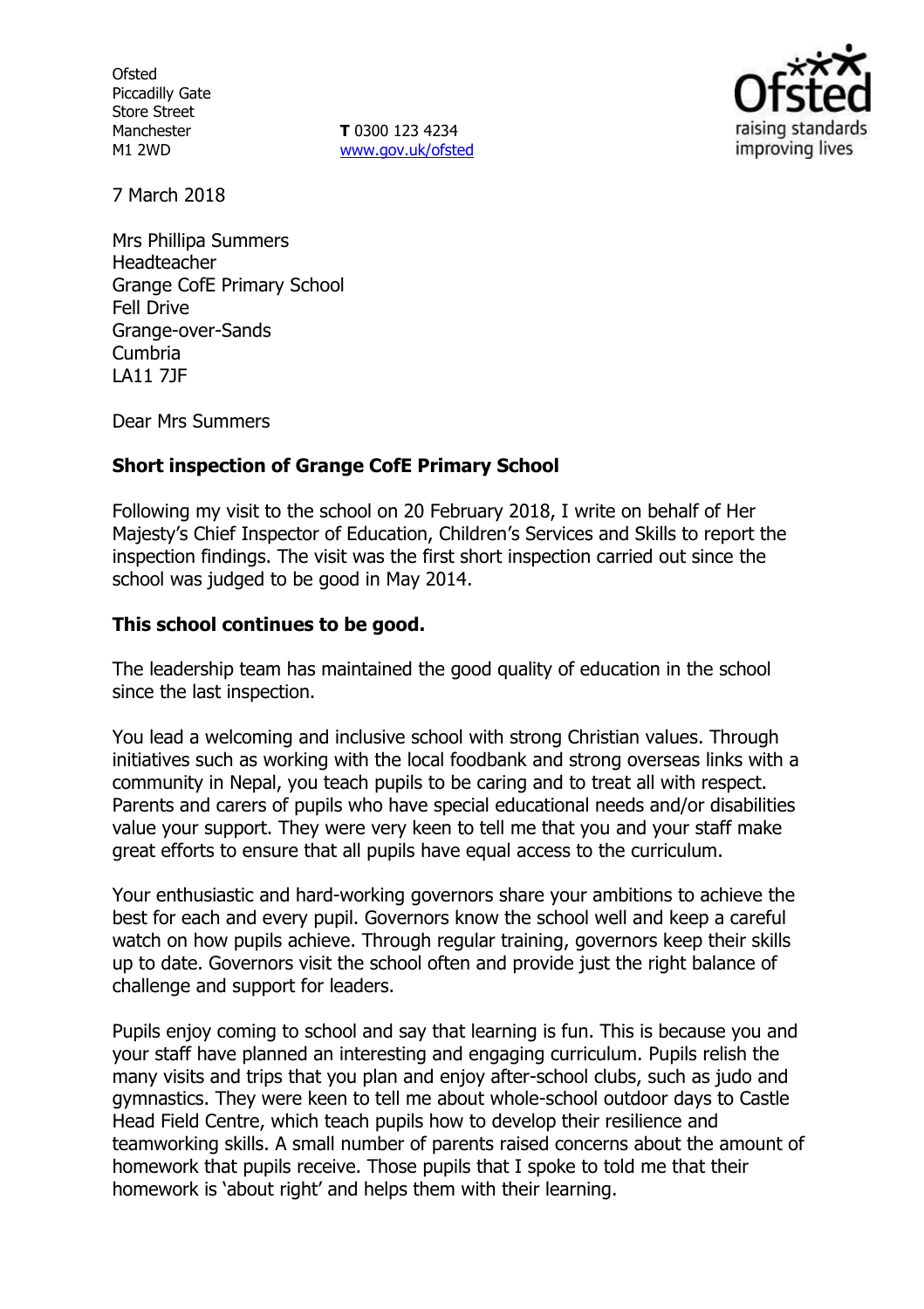

You and your staff have addressed the issues raised at the last inspection. You have taken just the right steps to raise standards in reading, including phonics. Across the school, you provide a wide array of interesting and well-chosen books to engage pupils and it is clear that pupils read for pleasure. Teachers give pupils frequent opportunities to develop their reading skills. Pupils read regularly with adults and develop their comprehension of what they are reading. You check pupils' progress very carefully and give additional support to pupils who have gaps in their learning. You have made sure that parents know exactly how to support their children with reading at home and this has helped to improve pupils' progress.

Leaders place a high priority on staff development. You have enabled teachers to work collaboratively and learn from other schools and specialists. Teachers have plenty of opportunities to work together and share their strong practice. As a result of well-planned training, you have improved the quality of teaching, and standards have improved. From their varied starting points, most pupils make good progress through each key stage across the curriculum. You agree that there is still more to do to improve the progress of some pupils in aspects of English and mathematics in key stage 1.

# **Safeguarding is effective.**

Leaders have made sure that safeguarding arrangements are thorough and of high quality. Safeguarding takes a very high priority across the school. Leaders carry out statutory checks on the suitability of staff to work with children. Staff teach pupils how to keep themselves safe both online and in the wider community. Pupils show a good understanding of how to keep themselves safe.

Through very regular training, staff have up-to-date knowledge of safeguarding. They know exactly what to do if there are any concerns about a pupil. Records relating to pupils' welfare are meticulously kept and of high quality. You work closely with other agencies, and parental involvement is appropriate.

# **Inspection findings**

- $\blacksquare$  The inspection focused on a number of key lines of enquiry, the first of which related to how well children learn in the early years. Classrooms in the Nursery and Reception are bright, attractive and calm. Teachers plan engaging activities which match the development needs and interests of children. Children use resources confidently and with good levels of concentration. In the outdoor area, a group of boys were working happily together to transfer water using buckets. Others were excitedly using large brushes to paint the climbing equipment with water. Inside, children were writing, addressing and posting letters to superheroes. Such activities enable children to make gains in social, physical and writing skills. Parents commented on how effectively teachers communicate with them and involve them in their children's learning. I found that, from their starting points, children make good progress through the early years and are well prepared for Year 1.
- During the inspection, I saw that you have taken prompt action to raise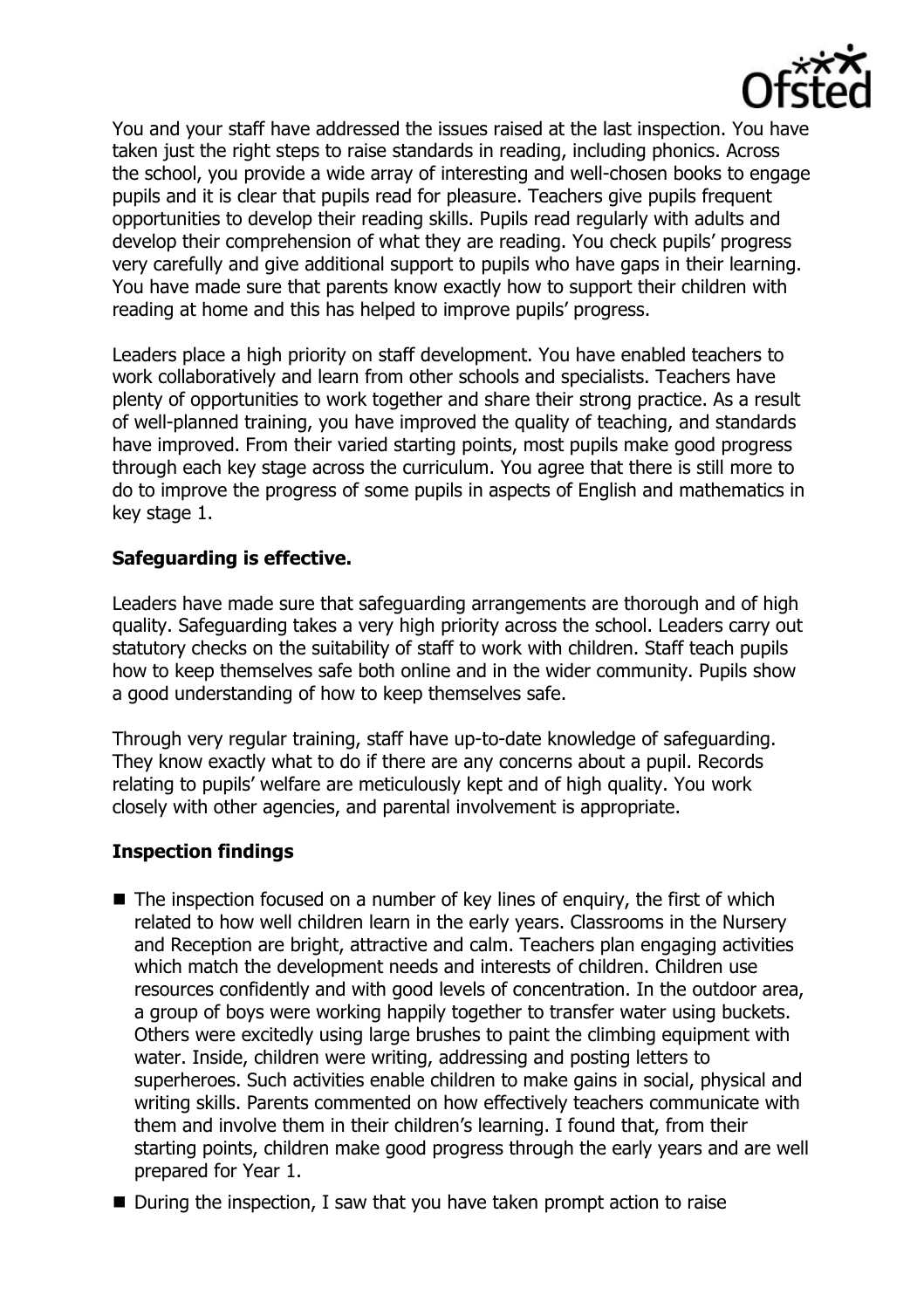

standards in phonics. This was in response to a fall in the proportion of pupils reaching the expected standard in Year 1 in 2017. Teachers and teaching staff have attended training in phonics and this has improved their teaching. Staff work closely together to make sure that pupils make good progress in their learning. Pupils use their phonics skills well to sound out unfamiliar words. Through regular reading with adults, pupils have frequent opportunities to develop these skills and make good progress.

- I also looked at the progress that pupils in key stage 1 make in their writing. I found that you have improved the teaching of writing. Pupils write for different purposes and evaluate their writing with their teacher. They use an appropriate range of punctuation. Most pupils make good progress. However, I found that teachers do not give the most able pupils enough opportunity to develop their skills in writing by writing at length. As a result, they do not make the progress of which they are capable.
- $\blacksquare$  My final focus was to look at how well pupils learn in mathematics. I found that the quality of teaching in mathematics has improved since the last inspection. This is because staff have worked closely with other professionals to develop their subject knowledge and improve their teaching strategies. The subject leader in mathematics has made sure that teachers and support staff are confident and skilled when delivering lessons and working with pupils. Across the school, pupils develop their understanding of number and their accuracy in carrying out calculations. Leaders have put in place strategies to develop pupils' reasoning and problem-solving skills. We agreed that, in key stage 2, these strategies are working well and pupils are making good progress, including the most able. Leaders are working on making the same improvements in key stage 1.

# **Next steps for the school**

Leaders and those responsible for governance should ensure that:

- $\blacksquare$  in mathematics, teachers give pupils in key stage 1 more opportunities to develop their reasoning and problem-solving skills
- $\blacksquare$  in writing, teachers give the most able pupils in key stage 1 more opportunities to develop skills in writing by writing at length.

I am copying this letter to the chair of the governing body, the director of education for the Diocese of Carlisle, the regional schools commissioner and the director of children's services for Cumbria. This letter will be published on the Ofsted website.

Yours sincerely

Elizabeth Stevens **Her Majesty's Inspector**

**Information about the inspection**